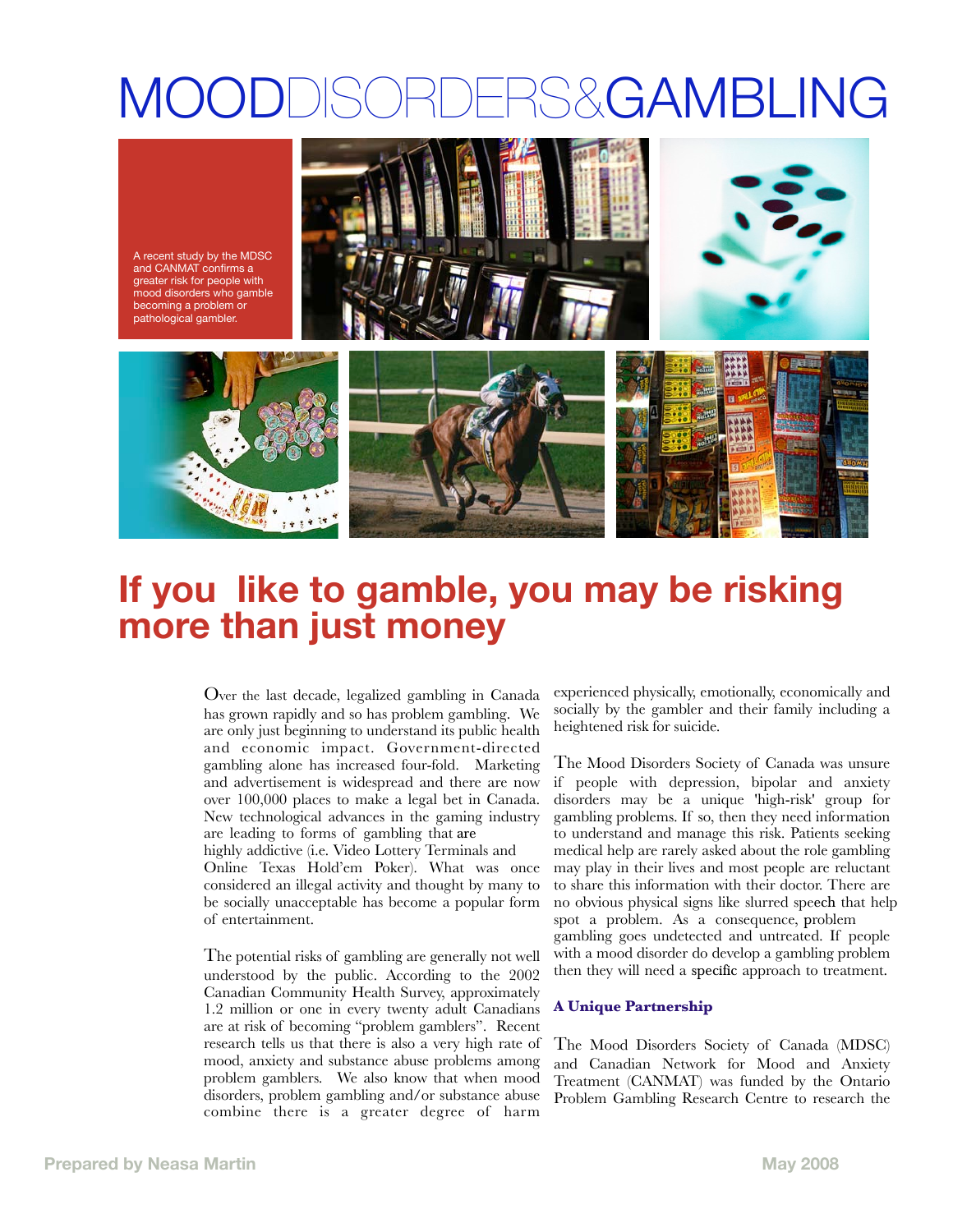frequency of problem gambling amongst people who seek treatment for a mood disorder. This study looked to see if having a mood disorder came before a gambling problem. Is a mood disorder the result of gambling problems - or both? We wanted to better understand what factors may increase risk and how gambling behaviours effect quality of life. Were there differences between men and women, or differences related to age, income, education and ethnicity in the rates of mood disorders and problem gambling behaviours? The study also looked at anxiety and how personality may be connected to gambling behaviour in both mood disordered and bipolar patients.

## **How was the study done?**

Researchers from across Canada (5 sites) and the USA (1 site) asked 606 adults, who were diagnosed as having a major depressive or bipolar disorder, to participate with 579 members of a control group to complete the study. During a single visit, they were interviewed and asked to complete a number of standardized research assessment tools to measure their level of depression, mania, anxiety, risk for suicide

# **RESEARCH TEAM**

 **Principal Investigator**: Sidney H. Kennedy, MD, FRCPC

#### **Co-Investigators**:

 Roger McIntyre, MD, FRCPC Claire O'Donovan, MD, FRCPC Roumen Milev, MD, FRCPC Jean-Michel le Melledo MD FRCPC Jean-Claude Bisserbe MD FRCPC Mark Zimmerman, MD

#### **Project Managers:**

 Neasa Martin BSc OT Brenda R. Welsh, BHSc Joanna K. Soczynska, HBSc.

#### **Research Sponsor**

 Phil Upshall, Mood Disorders Society of Canada

 **Research Funder** Ontario Problem Gambling Research Centre

and alcohol and substance abuse. The presence, severity and timing of gambling problems was also assessed along with quality of life and personality factors.

### **What did the study find?**

•The study found there is more than twice the rate of problem gambling in people seeking help for major depressive and bipolar disorders when compared to the Canadian average. People with mood disorders were two and a half times more likely to become pathological gamblers.

•More than 70% of problem gamblers reported that their mood disorder (major depressive or bipolar disorders) came *before* their gambling problem.

•Those with gambling problems reported high rates of anxiety

disorders (panic attacks, phobias, obsessive compulsive disorders) and had higher rates of suicidal thinking.

• Drug and alcohol dependency appears to be a serious risk factor for people with a mood disorder who gamble.

- The presence of a gambling problem was linked with higher levels of clinically-rated depression and poorer quality of life.
- Problem and pathological gamblers, with a mood disorder, were found to have significantly higher rates of other psychiatric disorders. They are more than twice as likely to think about suicide.
- As gambling levels increased so did the intensity of both depression and manic symptoms.
- Those with problem gambling in the last year were more likely to have a lower education level. Those with a high school diploma had a problem gambling rate of 30%. Over a lifetime, problem and pathological gamblers showed no difference in education.
- No difference was found in the rates of problem gambling based on income, employment or marital status.
- Problem gambling levels were higher among non-Caucasian ethnic groups.
- The gambling rates were the same across all six<br>sites. However, availability of gambling However, availability of gambling opportunities in casinos and video lottery terminals seems to matter with more problem gambling being found in Ottawa, Toronto (casinos) and Edmonton (video lottery terminals).
- Women reported symptoms of depression causing problems in their lives at a younger age. They were also more likely to seek help at a younger age.
- Men with bipolar disorder were twice as likely to bet more than they could really afford, gambling larger amounts of money in order to get the same feeling of excitement, and started gambling at an earlier age than females. They also felt guilty about the way they gambled and were more likely to recognized they had a problem with gambling.
- Those who reported their gambling problem came before their mood disorder were more likely to report higher rates of anxiety, obsessive compulsive disorders and phobias as well as current and life time alcohol and substance dependence. This was slightly more pronounced for people with bipolar disorder.

#### **What are the implications of this study?**

It is clear from this study that people with a mood disorder should take great care in their gambling behaviour or risk developing serious problems. If